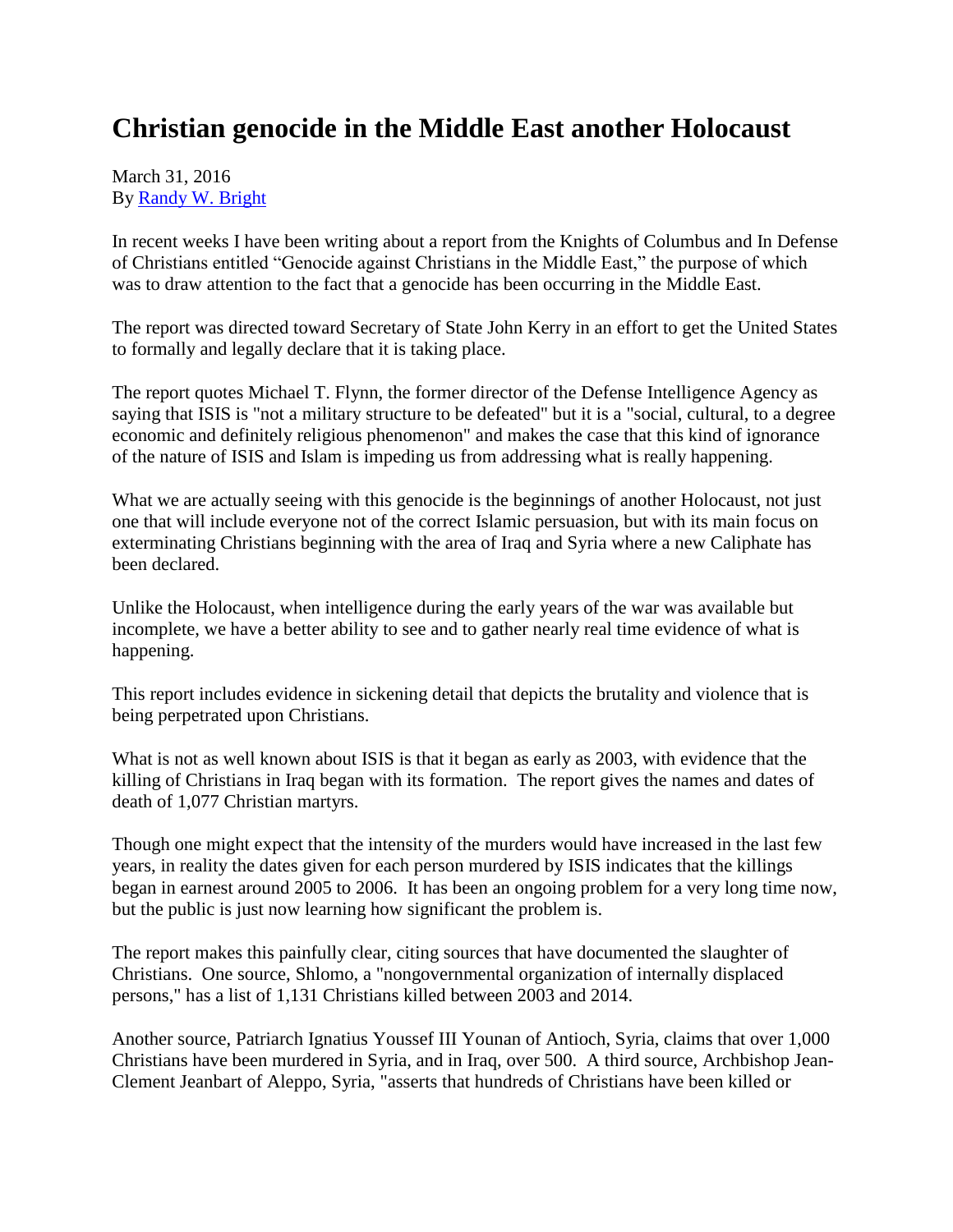kidnapped in Aleppo, and up to "thousands" throughout Syria." Many of the Christians that were killed were beheaded or crucified.

But the killings are not always so individually targeted. In November of 2015 ISIS bombed a Russian Metrojet, Flight number 244, in which ISIS claimed credit for "the death of Eastern crusaders" and "cross-worshipers".

In 2013, mass graves of Christians were reported in Sadad, Syria, about 95 miles north of Damascus. A report from Morning Star News stated that 45 were killed, 30 were wounded, 10 were missing as 1,500 families were used as human shields for a week.

About 2,500 other families from the town of a population of 15,000 fled the city and became part of the refugee population. That same report (in 2013) indicated that 450,000 Syrian Christians had left their homes during the previous two years.

The report not only documents the murder, kidnappings and enslavement of Christians (especially women and young girls as sex slaves) in the region, but also 125 specific attacks on churches. Most of the churches were destroyed by rocket fire, explosive devices, or car bombs. Most of the churches that were listed were in places in Iraq, such as Mosul, Baghdad, and Kirkuk.

And on a recent episode of Oliver North's War Stories, it was reported that in northern Iraq, "tens of thousands" of Christians had been killed.

Two weeks ago it became official that the United States formally and legally recognized that a genocide against Christians was taking place. Yet, I have not heard any news beyond that that indicates anything will change. Muslim refugees will continue to flood into our country, but will any Christian refugees be saved?

Though it has been disputed he said it, Winston Churchill has been attributed for saying, "You can depend upon the Americans to do the right thing, but only after they have exhausted every other possibility."

In fact, it may have actually been the Israeli politician and diplomat Abba Eban who said, "Men and nations do act wisely when they have exhausted all the other possibilities."

What other choice do we have to save our fellow Christians from genocide?

ISIS has to be destroyed.